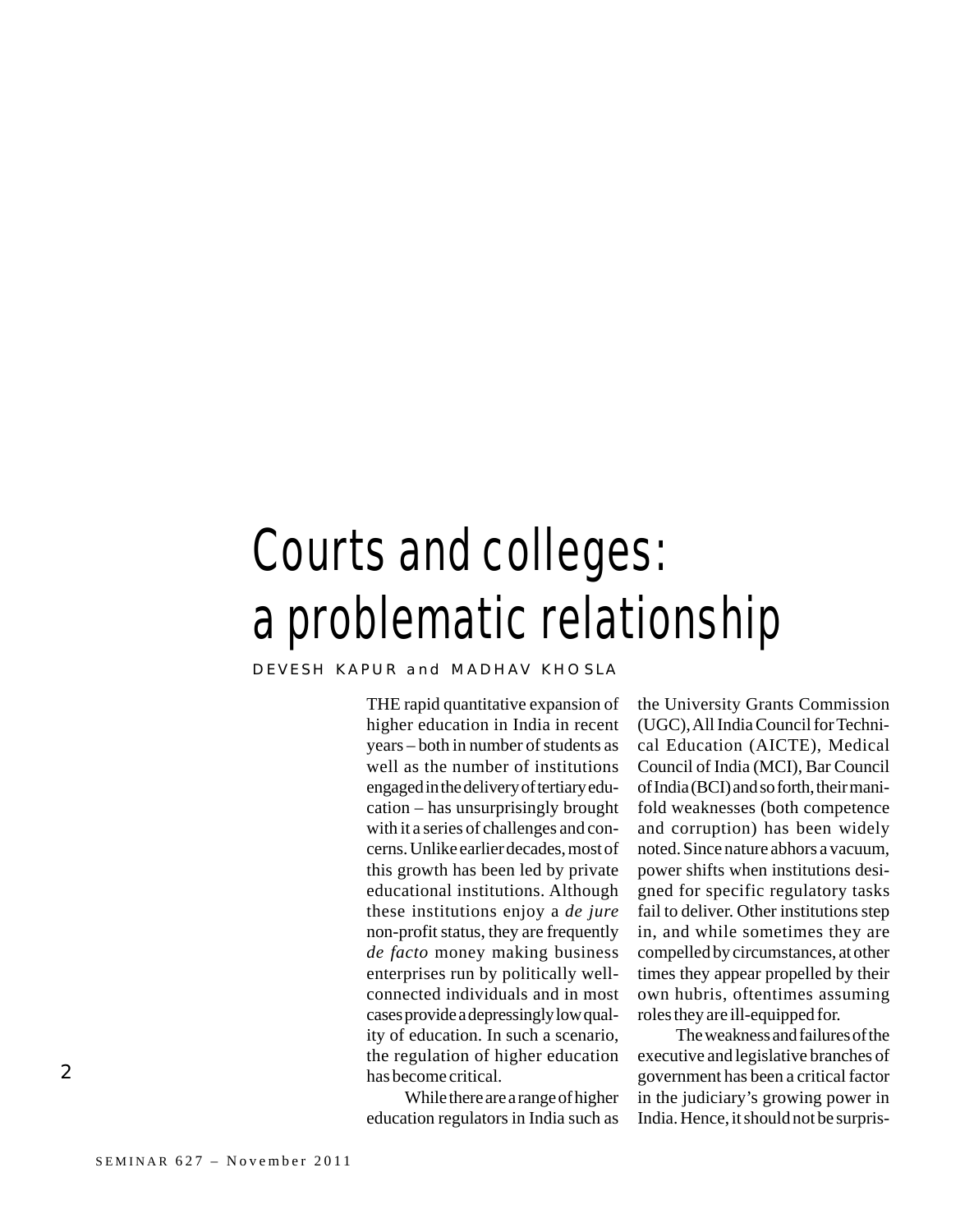ing that given the problems plaguing higher education institutions in India, the institutional actor which has – actively since the early 1990s but in some ways even before – been playing a significant role in the regulation of higher education has been the judiciary. But what merits reflection – and is the focus of this essay – is not so much the participation of the judiciary and the increasing litigation involving higher education institutions (though this is revealing for its own reasons), but rather the manner in which the Indian judiciary has involved itself in regulation of these institutions and engaged in the articulation of a certain vision of higher education.

 $\bigcup$ ne way in which the judiciary has regulated private higher educational institutions has been through emphasizing the ends of education. Educational institutions cannot, the Supreme Court has consistently held, engage in 'profiteering'. The word 'profiteering', which was initially reserved for cases involving abusive and unfriendly market practices relating to essential commodities or land and property matters, has curiously found its way into the Supreme Court's jurisprudence on higher education. Although it was first used in *Unnikrishnan* (1993), its overarching principle – that educational institutions are symbols of charity – was put in place in an earlier case, *St. Stephen's College* (1992).

Over time, however, the Supreme Court's views have oscillated with the changing political economy of higher education. Having come to accept the place of private institutions, subsequent cases like *T. M. A. Pai* (2002) have permitted private institutions to generate surplus, but simultaneously require that this surplus be ploughed back into the institutions. This form of regulation –

through the 'profiteering' narrative – treats private educational institutions as distinct from other private enterprises and professions. On the one hand this undermines the creation of a diverse set of higher education institutions, which can each be free to determine their own ends. On the other hand (as with India's disastrous experience with rent control), it simply drives the activity underground, as innumerable experiences of Indian higher education attest. And one might add, this treatment has little constitutional basis; there is nothing in our reading to suggest that the text treats education differently from other private enterprises and professions.

Another form of judicial intervention of considerable significance relates to the institutional regulatory structure of higher education. Indian higher education is structured around centralized regulatory bodies with wide-ranging powers – indeed so much so that they remain one of the bastions of the *licence-permit raj*. While these are all statutory bodies, some like the UGC or AICTE are predominantly funded by the state and their personnel appointed by the state, while others (especially those regulating the professions) like the MCI and BCI are elected bodies.

Notwithstanding the merits and demerits of such a system, the broad principle is that these regulatory bodies should be independent in character and thereby relatively free from political interference. The freedom granted to them is, of course, not simply to prevent political interference but also to create the intellectual autonomy that the delivery of higher education demands. Barring clear and patent instances of administrative *mala fide*, interference in the operation of such bodies must therefore be kept to a bare minimum.

The reality of these higher education regulatory institutions, however, mirrors the sordid experience of the licence-permit raj in other domains. In recent years, the heads and staff of the AICTE, MCI, Dental Council of India (DCI), National Council for Teacher Education (NCTE), and the Council of Architecture have been indicted for corruption, while there have been myriad corruption allegations and investigations into other apex regulatory bodies (including the UGC). This was an important reason why the Yash Pal Committee proposed scrapping these bodies and replacing them with one single regulatory body, which would have constitutional status (called the National Commission for Higher Education and Research).

It is in this context of regulatory failures that the courts have stepped in with increasing frequency. But are their interventions a form of an institutional safety net, remedying the failures of the original regulators, or institutional hubris, compounding them instead? A recent decision by the Delhi High Court in medical education enables us to reflect upon this question.

In *Teerthanker Mahaveer Institute of Management* v. *Union of India* (2011), three petitions were filed before the Delhi High Court seeking permission to increase their intake of students for the MBBS course. The argument put forth by the petitioners was that their request for an additional intake of students had been arbitrarily rejected by the MCI even though they possessed the requisite infrastructural capacity to accommodate the additional intake. The Council, on the other hand, argued that the petitioner colleges had only been granted approval for running an MBBS course and not recognition for the same. It was suggested that under MCI regulations,

3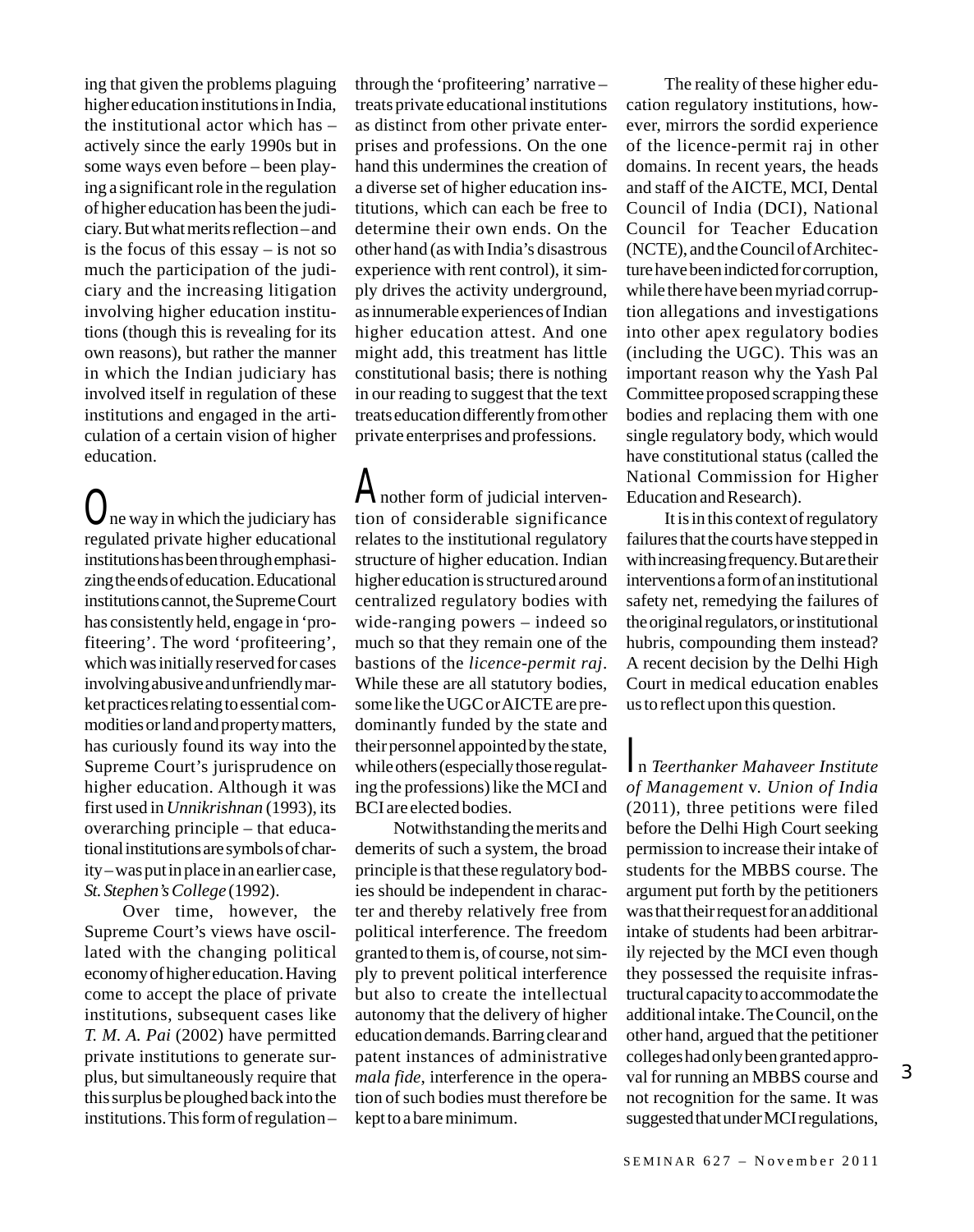the latter could only be received after the completion of five years of the course, and without such recognition they were ineligible under the applicable regulations and statutory instruments to be granted permission for additional intake.

Since the regulations themselves had not been challenged (this was a simple administrative law case), the Council argued that the plea of the petitioners must be rejected. The petitioners contested their ineligibility and claimed that neither the act nor the regulations framed under it prohibited the colleges from seeking an increase in their admission capacity before they had been granted 'recognition' by the central government. *Teerthanker Mahaveer Institute of Management* thus dealt with a host of technical legal matters relating to the interpretation of the Indian Medical Council Act, 1956, and the regulations which have been framed under the statute.

In ecourt sided with the petitioners and directed the MCI to grant an increase in the additional intake of students in the petitioner institutions, subject to their fulfilment of the requisite infrastructural requirements and so forth. Leaving the legal niceties aside, it is interesting to observe how the court entered into a prolonged discussion on the state of healthcare and medical education in India. Lamenting the state's lethargy towards establishing sufficient educational institutions that could meet the growing demand, the court concluded there is now an extraordinary dependence on private institutions and that much hope rests on them.

The court emphasized that while there is an urgent need for the creation of new medical colleges, it is also vital to ensure that there is no decline in the quality of education offered, since 'doctors who deal with

4

human lives cannot be seen to be halftrained or half-baked doctors.' To achieve this goal, the court argued that 'the solution will not come from denying these [petitioner] medical colleges the required increase but would be to ensure that the increase is permitted in admission capacity to these colleges only when they strictly adhere to the laid down criteria and the regulations of the MCI.'

Needless to say, this way of phrasing the problem only leads to confusion. The precise legal dispute was *what* the regulations of the MCI mandated; so it is simply unhelpful to state that the solution lies in permitting an increase in capacity in accordance with the regulations. The legal question at hand was whether, in the present factual scenario, *the regulations permitted or prohibited an increase in capacity*. A more generous and holistic reading of the paragraph, however, confirms that what the court is trying to say is rather clear: the solution to the present medical education and healthcare crises in India lies not in denying the petitioner institutions permission to increase their intake, but rather to ensure that if the institutions can accommodate extra students, they should be permitted to do so.

But this isn't what was at issue before the court. The question before the court was not whether India's medical education crises is best resolved by granting the petitioner institutions the permission to increase their intake. It was whether, *even though the petitioner institutions may have the requisite infrastructure*, they were permitted to increase their intake under the applicable statute and regulations, since the MBBS course they had been conducting had not yet achieved a completion of five years. The court, despite delving into the necessary legal materials, seems to have been ultimately motivated by its understanding about how best to reform Indian medical education and address the nation's health concerns.

Indeed, at one stage the court is brazenly blunt and states that it is not 'in the larger public interest to stop the growth of medical colleges when asking for increase, if these medical colleges otherwise fulfil the laid down criteria of the regulations in terms of infrastructure and facilities.' It also declares that to 'achieve a balance between the unprecedented institutional growth today vis-à-vis a skewed doctor-patient ratio, the only solution is to review the entire regulatory mechanism and revitalize the system of checks before this aberration of rot becomes a trend in the country' and observes that it is time for the MCI 'to be vigilant and reinvigorate the system to stop the unplanned and unequal growth of mediocre colleges aimed at commercialization of medical education, rather than stop the growth of colleges catering to the needs of the aspirant doctors by giving lopsided interpretations to the regulations.'

his kind of reasoning is illustrative of how courts resolve higher education disputes by making assessments on how to 'fix the system', something about which they lack the requisite knowledge or expertise, let alone the fact that it represents a lack of fidelity towards the specific legal problem before them. Let us consider, for instance, the very issue at hand. If the real concern is to improve the modest quality of health indicators of the Indian people, a supply chain of healthcare would need doctors, nurses and paramedics, pharmacists and lab technicians and hospital administrators. But if the goal is better societal health outcomes, where should the marginal expenditure be directed?